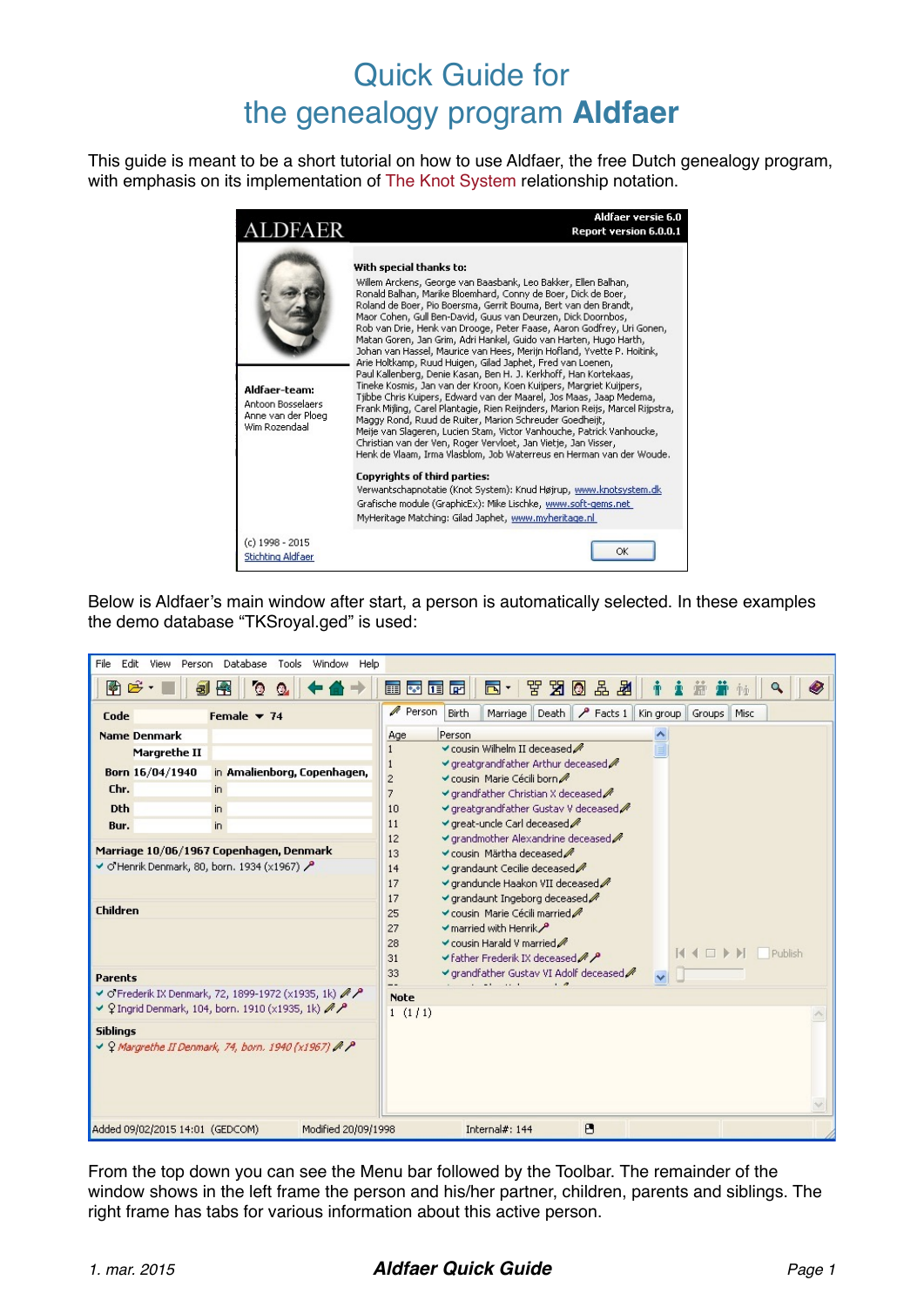## **The Toolbar**

| @F*  98  **  +4+  E5GF  5*  770&#  +±### 4  * </th><th></th><th></th></tr><tr><td></td><td></td><td></td></tr></tbody></table> |
|--------------------------------------------------------------------------------------------------------------------------------|
|--------------------------------------------------------------------------------------------------------------------------------|

The Toolbar contains buttons for the most commonly used menu items, so instead of explaining every button, please refer to below screenshot with the menu items of the three most used menus. For each menu item you can see its toolbar button icon, its function in text and the corresponding keyboard shortcut, and the same is true for the remaining menus:

| File |                                   |              | <b>View</b>            |                | <b>Database</b><br>Go to                                       |                |
|------|-----------------------------------|--------------|------------------------|----------------|----------------------------------------------------------------|----------------|
| 帶    | Add                               |              | File Person register   | Shift+Ctrl+P   | Previous person in window                                      |                |
|      | <b>B</b> Open                     | Ctrl+O       | <b>Reports</b>         | Shift+Ctrl+R   | Reference person                                               |                |
|      | Close                             |              | <sup>e</sup> s® Groups | Shift+Ctrl+G   | Next person in window                                          |                |
|      | Save                              | $Ctr$ H-S    | $\boxed{1}$ Calendar   | Shift+Ctrl+K   | Previous person in persons list<br>Ctrl+Up                     |                |
|      | Save as                           |              | <b>P</b> Kinship       | Shift+Ctrl+V   | Ctrl+Down<br>$\blacktriangleright$ Next person in persons list |                |
|      | a Make backup                     | Ctrl+B       | $\overline{p}$ Notes   | Shift+Ctrl+A   |                                                                |                |
|      |                                   |              | Nindows                | F <sub>9</sub> | Father                                                         | F <sub>2</sub> |
|      | GED Import from GEDCOM            | Shift+Ctrl+I | ※ Report Wizard        | Shift+Ctrl+W   | Mother                                                         | F3             |
|      | <sup>GED</sup> , Export to GEDCOM | Shift+Ctrl+E |                        |                | <b>R</b> Siblings                                              |                |
|      | Search Aldfaer files              |              | Main window            |                | Partner                                                        |                |
|      | <b>D</b> <sup>t</sup> Exit        | Ctrl+O       |                        |                | <b>个心 Child</b>                                                |                |

This should give you enough information to navigate the options of Aldfaer.

**Observe:** The "View" menu items open separate windows or dialogs indicated by the three periods (…) after the text. Aldfaer can work with many windows open at a time, so if you have a big monitor you should keep the most often used windows open.

### **MyHeritage**

The main new feature in Aldfaer version 6.0 is the online interface to MyHeritage, please observe that it is active from installation.

*MyHeritage uses Smart Matching™ and Record Matching technologies to match between family trees and historical records on MyHeritage and Aldfaer trees.*

*Smart Matches™ are not bi-directional: Aldfaer users receive them with trees of MyHeritage users, but MyHeritage users do not receive them with trees of Aldfaer users.*

It is possible to disable the online interface to MyHeritage in the "Settings" dialog opened from the "Tools" menu just by removing the checkmark from the "Use online services". At the same place there is a link to "MyHeritage Matches and Privacy policy", click it and read the policy carefully.

### **Language files**

Language files in Aldfaer has a rather simple format where lead text and the translation is on the same textline, each surrounded by quotes with a single space between them:

> "lead text 1" "translation of lead text 1" "lead text 2" "translation of lead text 2" ":. (Quote colon period) are comment lines that should not be translated."

If you wish to translate a text string in Aldfaer's user interface, menu's etc. it is easy to open the language file in the "Notepad" program and search for the text string and when found change it to your wish. Then save the language file and verify that the change took place by selecting "English" in the "Language" submenu of the "Tool" menu, this forces Aldfaer to reload the English language file.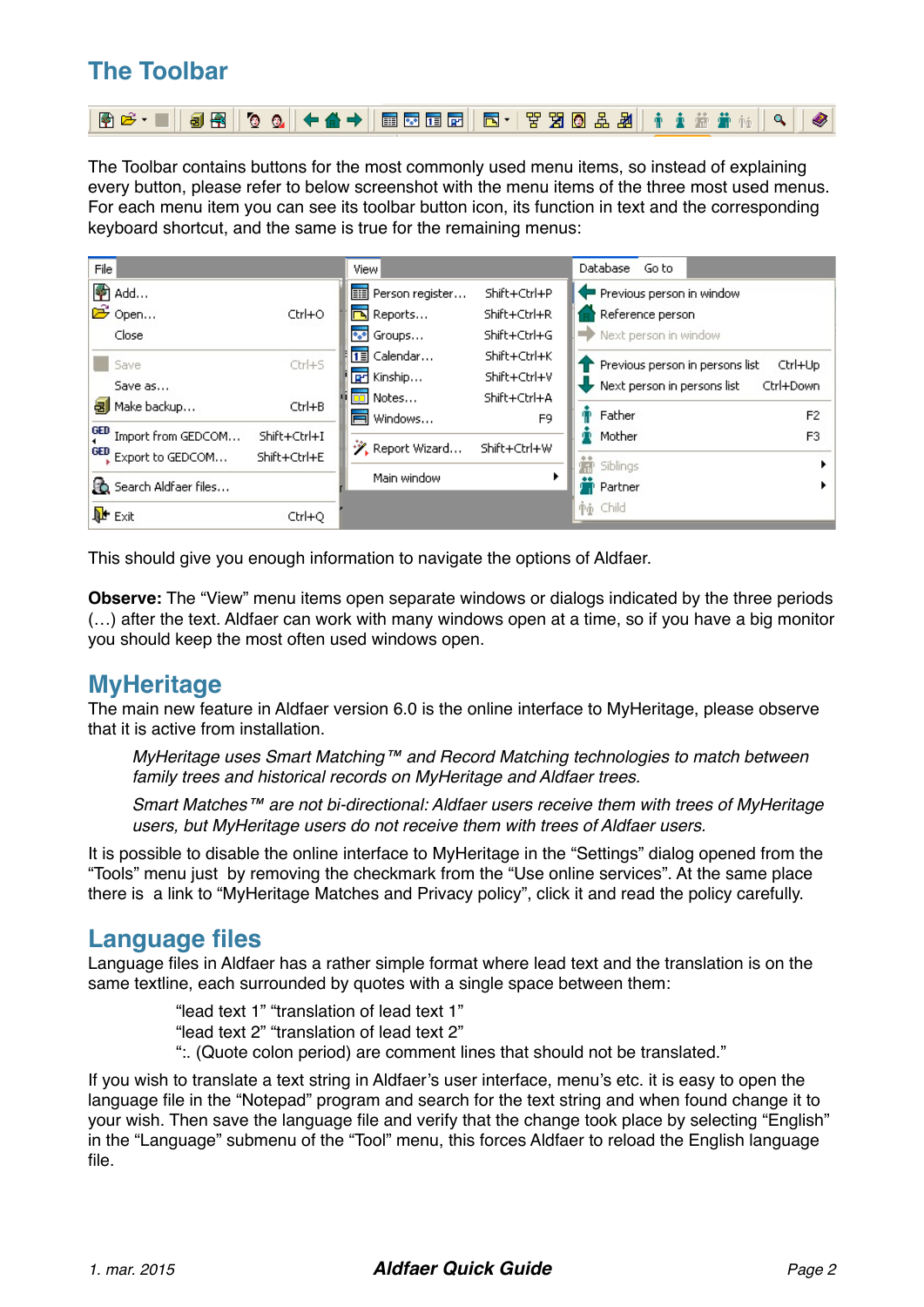### **The Knot System implementation**

First use the "View" menu "Person register…" window to locate and select the person you wish to be the reference person or Proband for calculating relationships.

Then in the "Person" menu chose the menu item "Reference person" and in the submenu select "Mark as Proband". In this case Queen Margarethe II of Denmark was selected. In the right frame of the main window select the "Kin group" tab and the main window should look like this:

| ● 2 -           |                 | 5 Fr | $\circ$<br>- 6.                                                                      | 画图面图                 |       | $\blacksquare$ $\blacksquare$ $\blacksquare$ $\blacksquare$ $\blacksquare$ $\blacksquare$ $\blacksquare$           |                          |             | Q                                                                                                                                                                |
|-----------------|-----------------|------|--------------------------------------------------------------------------------------|----------------------|-------|--------------------------------------------------------------------------------------------------------------------|--------------------------|-------------|------------------------------------------------------------------------------------------------------------------------------------------------------------------|
| Code            |                 |      | Female $\blacktriangledown$ 74                                                       | $\mathscr N$ Person  | Birth | Marriage                                                                                                           | Death $\sqrt{P}$ Facts 1 | Kin group   | Misc<br>Groups                                                                                                                                                   |
|                 | Name Denmark    |      |                                                                                      | Kin group (15)       |       |                                                                                                                    |                          |             |                                                                                                                                                                  |
|                 | Margrethe II    |      |                                                                                      | Primary Kincode      |       | Persoon                                                                                                            |                          |             |                                                                                                                                                                  |
|                 | Born 16/04/1940 |      | in Amalienborg, Copenhagen, Den                                                      | $\vee$ 1             |       | proband Margrethe II Denmark, 74, born. 1940 (x1967) $\mathcal{M}$                                                 |                          |             |                                                                                                                                                                  |
| Chr.            |                 | in.  |                                                                                      | $\vee$ 2<br>$\vee$ 3 |       | father Frederik IX Denmark, 72, 1899-1972 (x1935, 1k) ♦                                                            |                          |             |                                                                                                                                                                  |
| <b>Dth</b>      |                 | in.  |                                                                                      | 44                   |       | mother Ingrid Denmark, 104, born. 1910 (x1935, 1k) 4<br>grandfather Christian X Denmark, 76, 1870-1947 (x1898, 1k) |                          |             |                                                                                                                                                                  |
| Bur.            |                 | in   |                                                                                      | $\vee$ 5             |       | grandmother Alexandrine Denmark, 73, 1879-1952 (x1898, 1k)                                                         |                          |             |                                                                                                                                                                  |
|                 |                 |      |                                                                                      | 46                   |       |                                                                                                                    |                          |             | grandfather Gustav VI Adolf Sweden, 90, 1882-1973 (x1905, x1923, 1k)                                                                                             |
|                 |                 |      | Marriage 10/06/1967 Copenhagen, Denmark                                              | 47                   |       |                                                                                                                    |                          |             | grandmother Margaret Great Britain & Ireland, 38, 1882-1920 (x1905, 1k)                                                                                          |
|                 |                 |      | $\blacktriangleright$ O'Henrik Denmark, 80, born. 1934 (x1967) $\blacktriangleright$ | 48                   |       |                                                                                                                    |                          |             | greatgrandfather Frederik VIII Denmark, 68, 1843-1912 (x1869, 3k)                                                                                                |
|                 |                 |      |                                                                                      | 79                   |       | greatgrandmother Louise Denmark, 74, 1851-1926 (x1869, 3k)                                                         |                          |             |                                                                                                                                                                  |
|                 |                 |      |                                                                                      | $-10$<br>$-11$       |       |                                                                                                                    |                          |             | greatgrandfather Friedrich Franz III Mecklenburg-Schwerin, 46, 1851-1897 (x1879, 2k)<br>greatgrandmother Anastasia Michailovna Russia, 61, 1860-1922 (x1879, 2k) |
| Children        |                 |      |                                                                                      | $-12$                |       | greatgrandfather Gustav V Sweden, 92, 1858-1950 (x1881, 1k)                                                        |                          |             |                                                                                                                                                                  |
|                 |                 |      |                                                                                      | $-13$                |       | greatgrandmother Viktoria Sweden, 67, 1862-1930 (x1881, 1k)                                                        |                          |             |                                                                                                                                                                  |
|                 |                 |      |                                                                                      | $\times$ 14          |       |                                                                                                                    |                          |             | greatgrandfather Arthur Great Britain & Ireland, 91, 1850-1942 (x1879, 1k)                                                                                       |
|                 |                 |      |                                                                                      | $-15$                |       |                                                                                                                    |                          |             | greatgrandmother Luise Margaret Prussia, 56, 1860-1917 (x1879, 1k)                                                                                               |
| Parents         |                 |      |                                                                                      |                      |       | Line of relationship: greatgrandfather (father of mums mother)                                                     |                          |             |                                                                                                                                                                  |
|                 |                 |      | ● O'Frederik IX Denmark, 72, 1899-1972 (x1935, 1k) /                                 | Ascent list Person   |       |                                                                                                                    |                          | Ascent list | Person                                                                                                                                                           |
|                 |                 |      | ✔ 9 Ingrid Denmark, 104, born. 1910 (x1935, 1k) $\mathcal{M}$                        | $\vee$ 14            |       | Arthur Great Britain & Ireland, 91                                                                                 |                          | 1           | Arthur Great Britain & Ireland, 9                                                                                                                                |
|                 |                 |      |                                                                                      | 47                   |       | Margaret Great Britain & Ireland, 38, 1                                                                            |                          |             |                                                                                                                                                                  |
| <b>Siblings</b> |                 |      |                                                                                      | $\vee$ 3             |       | Ingrid Denmark, 104, born, 1910 (x19                                                                               |                          |             |                                                                                                                                                                  |
|                 |                 |      | $\vee$ Q Margrethe II Denmark, 74, born. 1940 (x1967) $\mathbb{A}$ $\mathbb{A}$      | 1                    |       | Margrethe II Denmark, 74, born. 1940                                                                               |                          |             |                                                                                                                                                                  |

In the Kin group tab you can see by the title "**Kin group (15)**" that the group consist of 15 persons and below the title is a list of members of the group sorted on their Primary KinCode. The Proband, Queen Margrethe is coloured red because she was marked as Proband above.

In the member list ancestor no. 14, the Queens great grandfather Arthur of Great Britain and Ireland has been selected by a click, and at the bottom of the frame is a verbal description of his "Line of relationship" to Queen Margrethe.

Just below this verbal relationship description there are two frames, each with an Ascent list that describes the relationship to the common ancestor of the active person and the selected person which in this case is Arthur himself.

The number of members in a Kin group is dependent on the number of generations Aldfaer is searching for relatives, by default the number is set to three. To change this number open the "Database" menu and select the "Properties" item which opens an "Eigenschappen" dialog which unfortunately is not yet translatable. Look for the middle frame:

| Verwantschap                  |  |
|-------------------------------|--|
| Maximum verwantschapsgraad: 3 |  |

… and change this number into 6 (six) and observe when you exit that the **Kin group (125)** title now shows that there are 125 members of the Queens Kin group: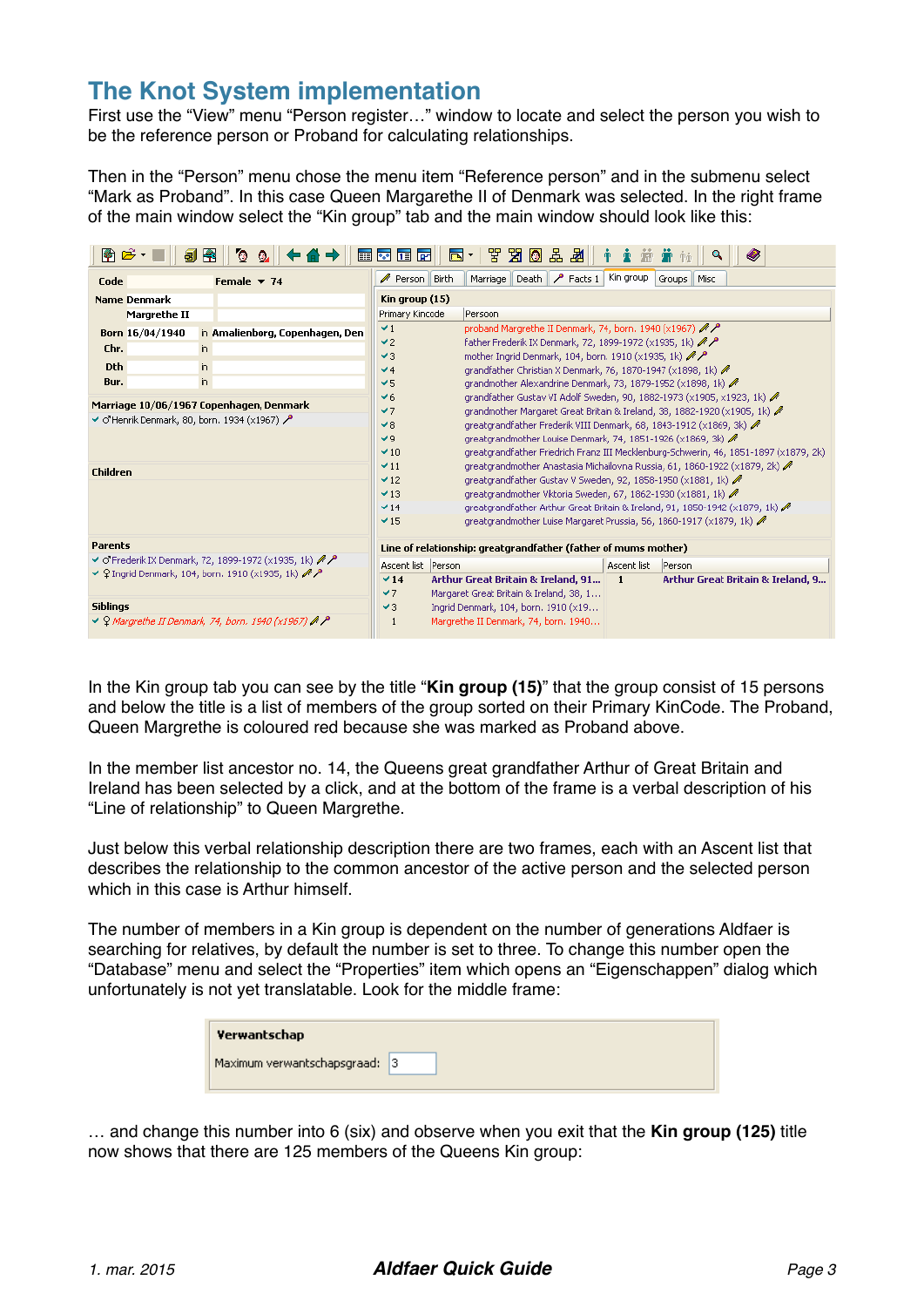| 图后一<br>51 FR<br>O                                                                                         | 圍<br>O.                         | $\blacksquare$                                                                                                                          | 뿝<br>80品出<br>$\overline{\mathbb{R}}$ .                                                                                                                                                                                                                                                                                                                                                                                                                                                                                                                                                                                                         |                | ⊛                                                                                  |
|-----------------------------------------------------------------------------------------------------------|---------------------------------|-----------------------------------------------------------------------------------------------------------------------------------------|------------------------------------------------------------------------------------------------------------------------------------------------------------------------------------------------------------------------------------------------------------------------------------------------------------------------------------------------------------------------------------------------------------------------------------------------------------------------------------------------------------------------------------------------------------------------------------------------------------------------------------------------|----------------|------------------------------------------------------------------------------------|
| Female $\sqrt{74}$<br>Code                                                                                |                                 | Birth<br>$\mathscr N$ Person                                                                                                            | Marriage Death P Facts 1                                                                                                                                                                                                                                                                                                                                                                                                                                                                                                                                                                                                                       | Kin group      | Groups<br>Misc                                                                     |
| <b>Name Denmark</b>                                                                                       |                                 | Kin group (125)                                                                                                                         |                                                                                                                                                                                                                                                                                                                                                                                                                                                                                                                                                                                                                                                |                |                                                                                    |
| Margrethe II                                                                                              |                                 | Primary Kincode                                                                                                                         | Persoon                                                                                                                                                                                                                                                                                                                                                                                                                                                                                                                                                                                                                                        |                |                                                                                    |
| Born 16/04/1940                                                                                           | in Amalienborg, Copenhagen, Den | $\vee$ 1                                                                                                                                | proband Margrethe II Denmark, 74, born, 1940 (x1967) $\mathcal{M}$                                                                                                                                                                                                                                                                                                                                                                                                                                                                                                                                                                             |                |                                                                                    |
| Chr.<br>in.                                                                                               |                                 | 42<br>43                                                                                                                                | father Frederik IX Denmark, 72, 1899-1972 (x1935, 1k) ♦                                                                                                                                                                                                                                                                                                                                                                                                                                                                                                                                                                                        |                |                                                                                    |
| <b>Dth</b><br>in.                                                                                         |                                 | 44                                                                                                                                      | mother Ingrid Denmark, 104, born. 1910 (x1935, 1k) $\mathcal{M}$<br>grandfather Christian X Denmark, 76, 1870-1947 (x1898, 1k)                                                                                                                                                                                                                                                                                                                                                                                                                                                                                                                 |                |                                                                                    |
| in<br>Bur.                                                                                                |                                 | $\vee$ 5                                                                                                                                | grandmother Alexandrine Denmark, 73, 1879-1952 (x1898, 1k)                                                                                                                                                                                                                                                                                                                                                                                                                                                                                                                                                                                     |                |                                                                                    |
| Marriage 10/06/1967 Copenhagen, Denmark<br>● O'Henrik Denmark, 80, born. 1934 (x1967)<br>Children         |                                 | 46<br>47<br>48<br>49<br>$\times$ 8.02 9.03<br>$\times$ 8.02 9.03<br>$9.04$ 9.05<br>$×8.06$ 9.07<br>$\times$ 8.08 9.09<br>$-10$<br>$-11$ | grandfather Gustav VI Adolf Sweden, 90, 1882-1973 (x1905, x1923, 1k)<br>grandmother Margaret Great Britain & Ireland, 38, 1882-1920 (x1905, 1k)<br>greatgrandfather Frederik VIII Denmark, 68, 1843-1912 (x1869, 3k)<br>greatgrandmother Louise Denmark, 74, 1851-1926 (x1869, 3k)<br>granduncle Haakon VII Norway, 85, 1872-1957 (x1896, 1k)<br>grandaunt Ingeborg Denmark, 79, 1878-1958 (x1897, 1k)<br>cousin Olav V Norway, 87, 1903-1991 (x1929, 1k) /<br>cousin Märtha Norway, 53, 1901-1954 (x1929, 1k)<br>cousin Harald V Norway, 77, born. 1937 (x1968)<br>oreatorandmother Anastasia Michailovna Russia, 61, 1860-1922 (v1879, 2k) / |                | greatgrandfather Friedrich Franz III Mecklenburg-Schwerin, 46, 1851-1897 (x1879, 2 |
| <b>Parents</b>                                                                                            |                                 |                                                                                                                                         | Line of relationship: cousin (son of father's father's brothers son)                                                                                                                                                                                                                                                                                                                                                                                                                                                                                                                                                                           |                |                                                                                    |
| ● O'Frederik IX Denmark, 72, 1899-1972 (x1935, 1k) /<br>● ♀ Ingrid Denmark, 104, born. 1910 (x1935, 1k) / |                                 | Ascent list Person                                                                                                                      |                                                                                                                                                                                                                                                                                                                                                                                                                                                                                                                                                                                                                                                | Ascent list    | Person                                                                             |
|                                                                                                           |                                 | $\vee$ 8<br>44                                                                                                                          | Frederik VIII Denmark, 68, 1843-<br>Christian X Denmark, 76, 1870-1947 (x,., 1 -⁄ 4                                                                                                                                                                                                                                                                                                                                                                                                                                                                                                                                                            | $\vee$ 8       | Frederik VIII Denmark, 68, 1843<br>Haakon VII Norway, 85, 1872-1957 (              |
| <b>Siblinas</b>                                                                                           |                                 | $\vee$ 2                                                                                                                                | Frederik IX Denmark, 72, 1899-1972 (   ✔2                                                                                                                                                                                                                                                                                                                                                                                                                                                                                                                                                                                                      |                | Olav V Norway, 87, 1903-1991 (x192                                                 |
| → Q Margrethe II Denmark, 74, born, 1940 (x1967) / P                                                      |                                 | 1                                                                                                                                       | Margrethe II Denmark, 74, born. 1940                                                                                                                                                                                                                                                                                                                                                                                                                                                                                                                                                                                                           | $\blacksquare$ | Harald V Norway, 77, born. 1937 (x1                                                |

In above screenshot King Harald of Norway is selected in the Kin group members list and the frames at the bottom shows the Queens and Kings respective Ascent lists linking them to their common ancestor for this primary relationship namely King Frederik VIII of Denmark.

#### **Complex relationships**

The actual relationship between the Queen of Denmark and the King of Norway is far more complex than shown above. To evaluate the more complex kinship between the two within the number of generations specified (6) you will have to open the "Kinship…" window in the "View" menu as seen below:

| <b>Symbols</b>                                | Name $(1)$                                            | First name (2)                                                                               | Born/baptized | Place birth/bapt ^          | Symbols                 | Name $(1)$                                                                                       | First name (2)   | Born/ba ^        |
|-----------------------------------------------|-------------------------------------------------------|----------------------------------------------------------------------------------------------|---------------|-----------------------------|-------------------------|--------------------------------------------------------------------------------------------------|------------------|------------------|
| $\ell$ $\ell$                                 | Denmark [1]                                           | Margrethe II                                                                                 | *16/04/1940   | Amalienborg, Cor            | ∥                       | Norway                                                                                           | Harald V         | $*21/02,$        |
|                                               | Denmark & Norway                                      | Caroline Mathilde                                                                            | $*11/07/1751$ | Leicester House, -          | ∥                       | Norway                                                                                           | Maud             | $*26/11$ ,       |
|                                               | Denmark & Norway                                      | Christian VII                                                                                | *29/01/1749   | Copenhagen, De              | ∥                       | Norway                                                                                           | Märtha           | *28/03,          |
|                                               | Eisenach                                              | Auguste                                                                                      | *09/11/1771   | Wolfenbüttel, Ge            | ∥                       | Norway                                                                                           | Olav V           | *02/07,          |
|                                               | France [149]                                          | Joséphine                                                                                    | *23/06/1763   | Trois Ilets, Martin         |                         | Norway                                                                                           | Sonja            | $*04/07.$        |
| P                                             | Germany [55]                                          | Augusta                                                                                      | *30/09/1811   | Weimar, German <sup>®</sup> | ℐ                       | Oldenburg                                                                                        | Friedrich August | $*11/01$ ,       |
| ∥                                             | Germany                                               | Augusta Victoria                                                                             | *22/10/1858   | Dölzig, Germany             |                         | Orange and Nassa                                                                                 | Willem V         | *08/03,          |
| ∥                                             | Germany                                               | Friedrich III                                                                                | *18/10/1831   | Potsdam, German             | ∥                       | Prussia <sup>[41]</sup>                                                                          | Alexandrine      | *23/02,          |
| ℐ                                             | Germany                                               | Victoria                                                                                     | *21/11/1840   | Buckingham Palar            | ℐ                       | Prussia [63]                                                                                     | Friederike       | *30/09.          |
| ⋖                                             |                                                       |                                                                                              |               |                             |                         |                                                                                                  |                  | ⋗                |
|                                               | Margrethe II Denmark, 74, born. 1940 (x1967)          |                                                                                              |               | Automatic calculation       |                         | Harald V Norway, 77, born. 1937 (x1968)                                                          |                  |                  |
|                                               | 8.08 Prederik VIII Denmark, 68, 1843-1912 (x1869, 3k) |                                                                                              |               |                             |                         |                                                                                                  |                  | Generations<br>۸ |
|                                               |                                                       |                                                                                              |               |                             |                         |                                                                                                  |                  |                  |
|                                               | Add. rel.ship %                                       | Person                                                                                       |               |                             | Ascent list             | Person                                                                                           |                  |                  |
|                                               | 1.5625                                                | Frederik VIII Denmark, 68, 1843-1912 (x1869, 3k)                                             |               |                             | 1                       | Margrethe II Denmark, 74, born. 1940 (x1967) $\mathbb{A}$ $\mathbb{A}$                           |                  |                  |
| 9.09<br>٠                                     | 1.5625<br>1.5625                                      | Louise Denmark, 74, 1851-1926 (x1869, 3k)                                                    |               |                             | $\vee$ 2<br>$4^{\circ}$ | Frederik IX Denmark, 72, 1899-1972 (x1935, 1k) /                                                 |                  |                  |
| پ<br>9.15                                     | 1.5625                                                | Frederik VIII Denmark, 68, 1843-1912 (x1869, 3k)                                             |               |                             | 48                      | Christian X Denmark, 76, 1870-1947 (x1898, 1k)                                                   |                  |                  |
| KinCode<br>$\vee$ 8.08<br>$-8.14$<br>$-16.22$ | 0.3906                                                | Louise Denmark, 74, 1851-1926 (x1869, 3k)                                                    |               |                             | - 8                     | Frederik VIII Denmark, 68, 1843-1912 (x1869, 3k)                                                 |                  |                  |
| 17.23                                         | 0.3906                                                | Christian IX Denmark, 87, 1818-1906 (x1842, 2k)<br>Louise Denmark, 81, 1817-1898 (x1842, 2k) |               |                             | $4^{\circ}$             | Frederik VIII Denmark, 68, 1843-1912 (x1869, 3k)<br>Haakon VII Norway, 85, 1872-1957 (x1896, 1k) |                  |                  |
| $-24.12$                                      | 0.7812                                                | Oskar II Sweden & Norway, 78, 1829-1907 (x1857, 2k)                                          |               |                             | $\vee$ 2                | Olav V Norway, 87, 1903-1991 (x1929, 1k)                                                         |                  |                  |
| 25.13<br>پ                                    | 0.7812                                                | Sophie Sweden & Norway, 77, 1836-1913 (x1857, 2k)                                            |               |                             | 1                       | Harald V Norway, 77, born. 1937 (x1968)                                                          |                  |                  |
| $-28.20$                                      | 0.3906                                                | Albert Saxe Coburg & Gotha, 42, 1819-1861 (x1840, 4k)                                        |               |                             |                         |                                                                                                  |                  |                  |

 $\overline{\phantom{a}}$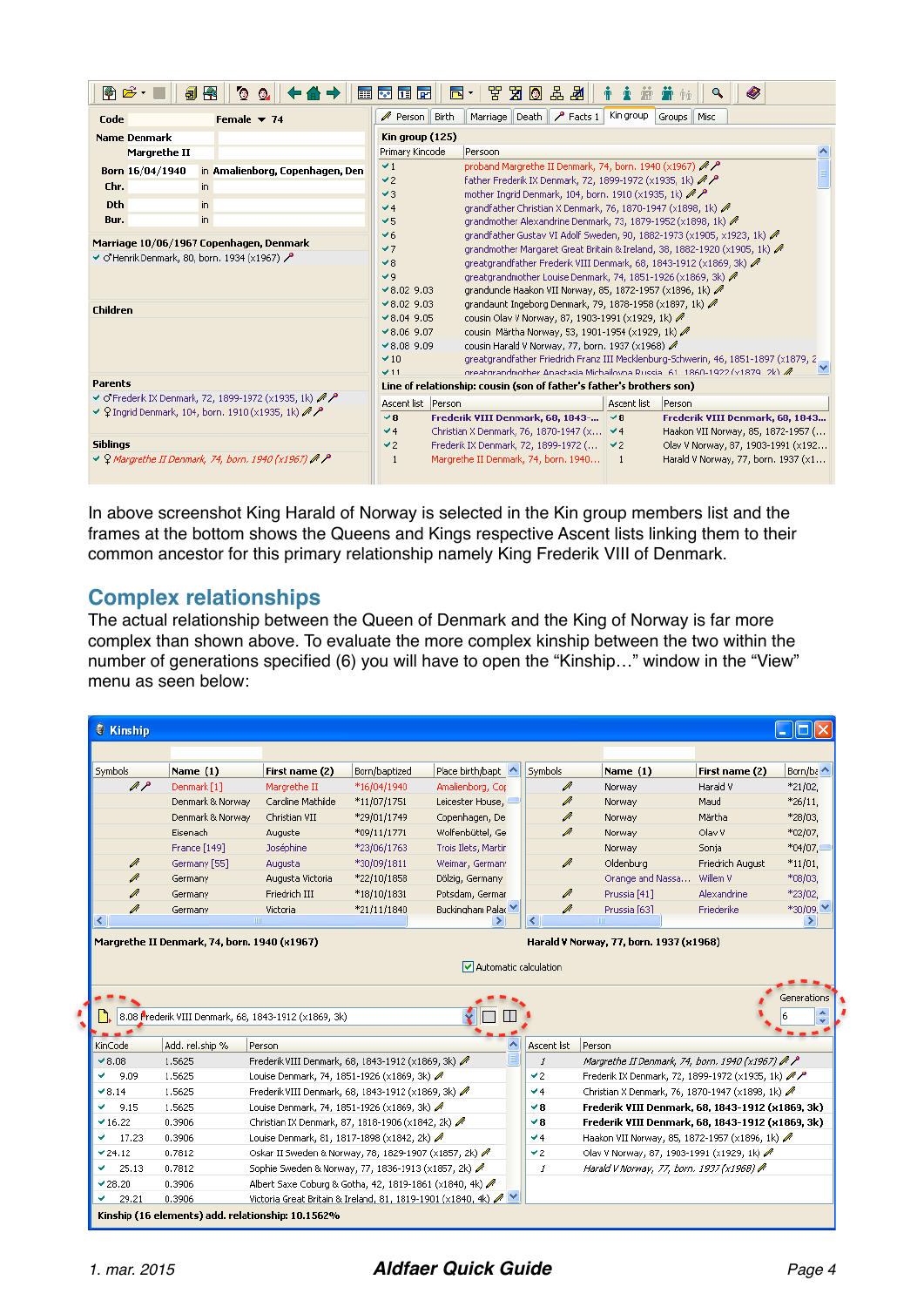The Kinship window is divided into four corner frames and a control panel in the middle. The upper left frame is a mini Person register where you can select a Proband for the relationship calculation and the upper right frame is the same for a related person.

When the Kinship window is opened, the Proband in the upper left frame will be the same as the person in the main window and the Relative in the upper right frame will be the person selected in the Kin group tab. So in this case you will see Queen Margrethe automatically selected in the upper left (Proband) frame and King Harald selected in the upper right (Relative) frame.

The bottom left frame will show the full KinCode for the relationship between the two within the generation depth specified in the "Generations" field to the far right in the control panel, in this case 6. In the KinCode frame (lower left) you will see that the person with KinCode 8.08, Frederik VIII is selected (by a click) and therefore the bottom right frame shows the two Ascent lists that connects the Queen and King Harald to their common ancestor Frederik VIII (KinCode element 8.08).

The KinCode frame has three columns, the left "KinCode" shows all the KinCode elements that constitute the relationship, the middle column "Add. rel.ship %" shows the additive relationship in percent for each element and the third column "Person" shows the name and other data for the common ancestor for each KinCode element.

Just below the KinCode frame is highlighted that this Kinship (KinCode) consists of 16 elements with a summed up additive relationship of 10.1562%. Try to see what happens with this when you increase the search depth by increasing the "Generations" number in the control panel.

The function of the two bottom frames of the Kinship window is dependent on the state of the two grey buttons in the centre of the control panel:



The left button will show the KinCode in the bottom left frame and a double Ascent list in the bottom right frame as explained above. The right grey button will make the two frames function just like the two lower frames of the "Kin group" tab in the main window namely the two ascent lists that link the Proband and the Relative to their common ancestor for the selected KinCode element. The drop-list to the left of the two grey buttons may be used to select the KinCode element you wish to be expanded in the two bottom frames.

#### **Automatic calculation**

In the middle of the control panel just above the grey buttons is a checkmark named "Automatic calculation". When set, kinship is calculated automatically and if removed a new button appears next to the checkmark named "Calculate kinship" which can be used to manually start kinship calculation for the two selected persons.

The power of modern PC's makes the automatic calculation option the most convenient, only if you work with very large databases and wish to calculate kinships through many generations, it may be practical to switch to the manual calculation mode.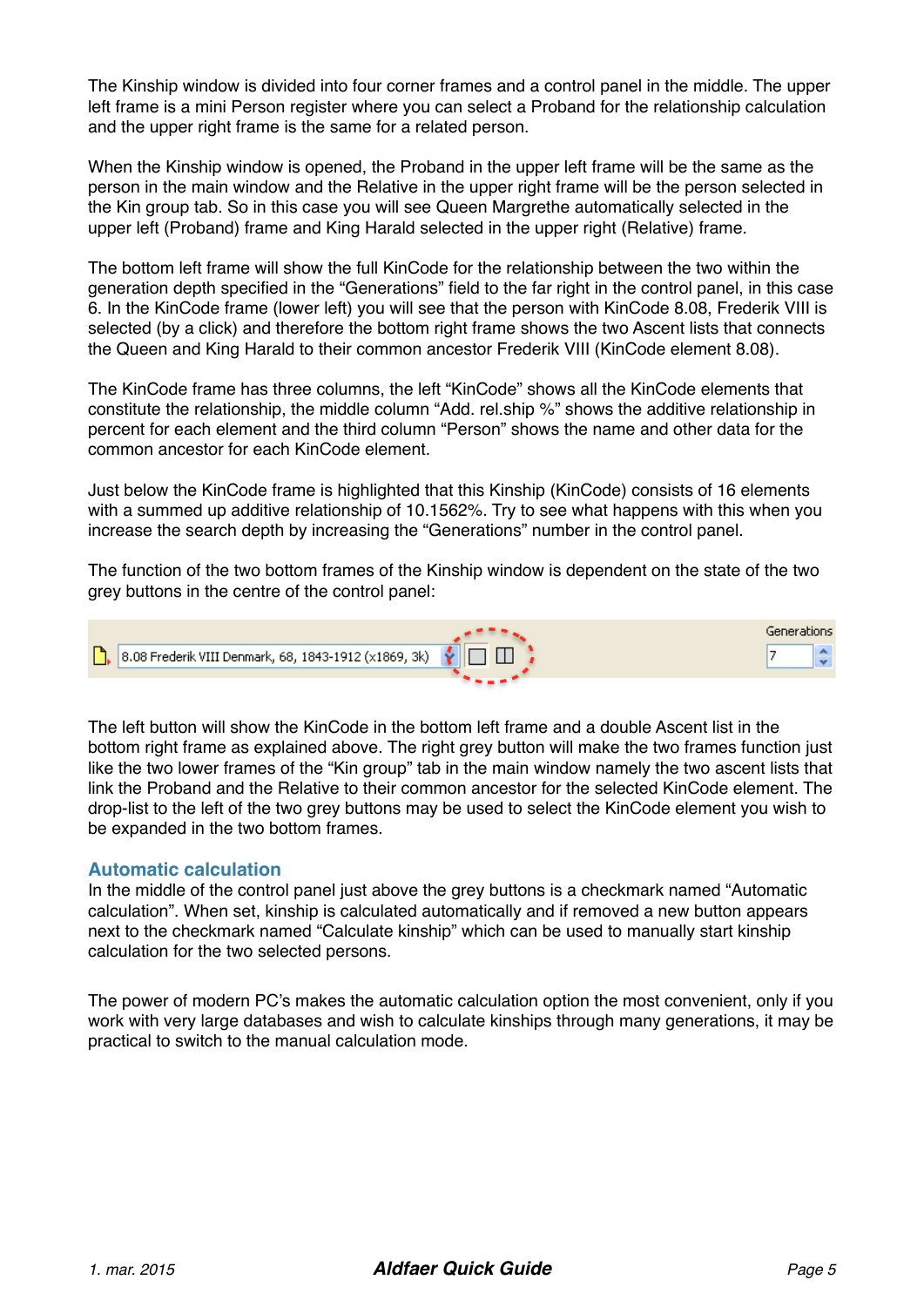## **Printing the KinCode**

The yellow sheet button to the left of the drop-list in the control panel is used for printing and saving KinCodes or KinCode elements depending on which one of the grey buttons is activated, the "KinCode" button (left) will open a KinCode dialog and the "Elements" button (right) will open a KinCode elements dialog.

A *Print KinCode* dialog with options to save as HTML, to open in a browser or to print:

|                             | Kinship (KinCode)                                                                                             |
|-----------------------------|---------------------------------------------------------------------------------------------------------------|
| Proband:                    | Margrethe II Denmark, 74, born 1940 (x1967)                                                                   |
| Relative:                   | Harald V Norway, 77, born 1937 (x1968)                                                                        |
| Description:                | cousin (son of father's father's brothers son)                                                                |
| Generations:                | $6(3+3)$                                                                                                      |
| Add. relationship: 10.1562% |                                                                                                               |
| Kincode                     | Person                                                                                                        |
| Primary:                    |                                                                                                               |
| 8.08                        | Frederik VIII Denmark, 68, 1843-1912 (x1869, 3k)                                                              |
| 9.09                        | Louise Denmark, 74, 1851-1926 (x1869, 3k)                                                                     |
| Secondary:                  |                                                                                                               |
| 8.14                        | Frederik VIII Denmark, 68, 1843-1912 (x1869, 3k)                                                              |
| 9.15                        | Louise Denmark, 74, 1851-1926 (x1869, 3k)                                                                     |
| 16.22                       | Christian IX Denmark, 87, 1818-1906 (x1842, 2k)                                                               |
| 17.23                       | Louise Denmark, 81, 1817-1898 (x1842, 2k)                                                                     |
| 24.12                       | Oskar II Sweden & Norway, 78, 1829-1907 (x1857, 2k)                                                           |
| 25.13                       | Sophie Sweden & Norway, 77, 1836-1913 (x1857, 2k)                                                             |
| 28.20                       | Albert Saxe Coburg & Gotha, 42, 1819-1861 (x1840, 4k)                                                         |
| 29.21                       | Victoria Great Britain & Ireland, 81, 1819-1901 (x1840, 4k)                                                   |
| 36.24                       | Oskar I Sweden & Norway, 60, 1799-1859 (x1823, 2k)                                                            |
| 37.25                       | Josephine Sweden & Norway, 69, 1807-1876 (x1823, 2k)                                                          |
| 48.36                       | Oskar I Sweden & Norway, 60, 1799-1859 (x1823, 2k)                                                            |
| 49.37                       | Josephine Sweden & Norway, 69, 1807-1876 (x1823, 2k)                                                          |
| 48.60                       | Oskar I Sweden & Norway, 60, 1799-1859 (x1823, 2k)                                                            |
| 49.61                       | Josephine Sweden & Norway, 69, 1807-1876 (x1823, 2k)                                                          |
|                             | The notation of the kinship is based on the Knot System<br>C Knot System 1987 - 2015: Knud Højrup, Denemarken |